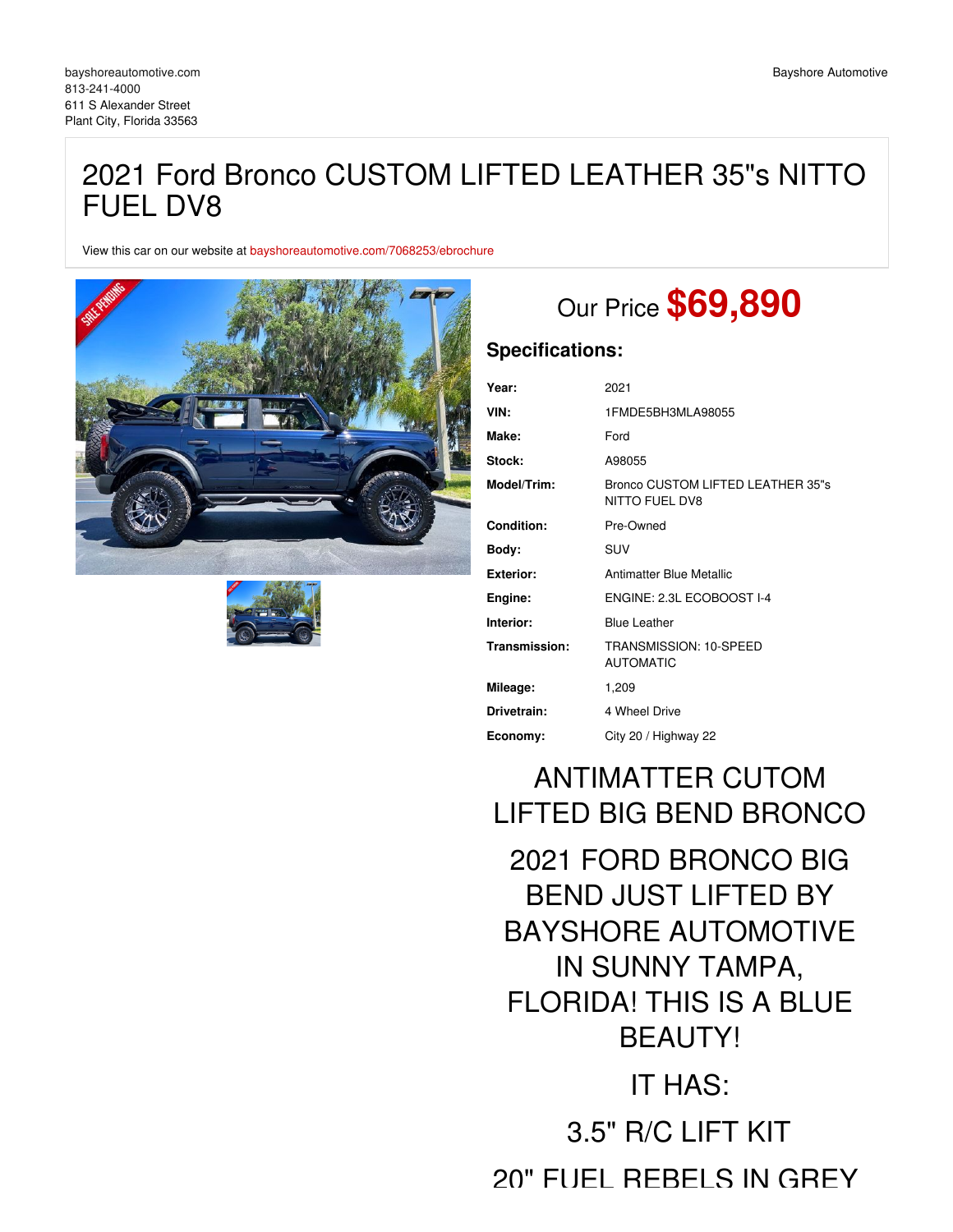35" NITTO RIDGE **GRAPPI FRS** DV8 CUSTOM FRONT BUMPER OCD FAIR LEAD CUSTOM NAVY LEATHER WITH LIME GREEN HEX **STITCHING** APPLE CARPLAY NAVIGATION REAR CAMERA N-FAB RUNNING BOARDS PLEASE CALL OR TEXT DAVID RACITI @ 813-532-6031 FOR AN APPOINTMENT TO VIEW THIS SPECIAL VEHICLE. WE STOCK OVER 60 CUSTOM BRONCOS, JEEPS AND TRUCKS AND 30 UNBUILT ONES, READY FOR YOU TO DESIGN! WE HAVE A DESIGN TEAM THAT CAN MAKE YOUR JEEP OR TRUCK THE ONE OF YOUR DREAMS. WE INSTALL TURBO CHARGERS, AUDIO, VIDEO, WRAPS, LINE-X COATINGS,

20" FUEL REBELS IN GREY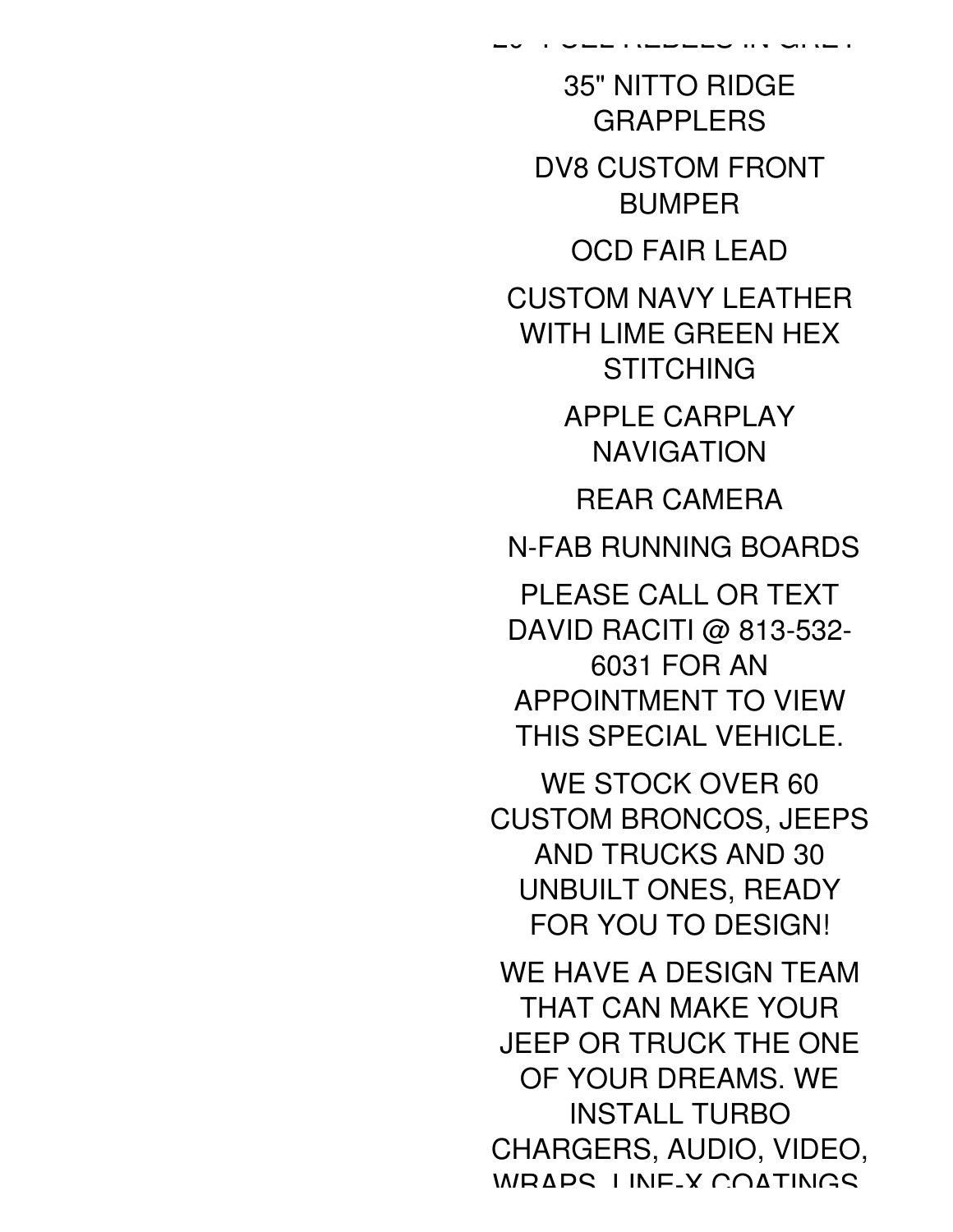WITH U, LINE-A UUATINGU, LED LIGHTING AND MORE...ALL THE UPGRADES WE SELL ARE BRAND NEW AND UNDER FACTORY WARRANTY.

WE INSPECT EVERY USED CAR FOR DEFECTS INSIDE AND OUT. WE DO EVERYTHING WE CAN TO MAKE THEM LIKE NEW. WE HAVE A FULL DETAIL SHOP AND DO DING REMOVAL AND CHIP REPAIR TO ALL OUR CARS. WE EVEN REPAIR SCUFFED WHEELS AND FIX DAMAGED LEATHER WHEN NEEDED. IN ADDITION, I HAVE A CUSTOMIZING BUSINESS THAT CAN MAKE YOUR CAR THE CAR OF YOUR DREAMS. WHEELS, GRILLS, AUDIO/VIDEO, TINT, CHROME ACCENTS AND CUSTOM PAINT ARE SOME OF THE SERVICES WE PROVIDE. IF YOU CAN IMAGINE IT, WE CAN DO IT.

MOST CARS HAVE FACTORY WARRANTY INCLUDED. FOR THOSE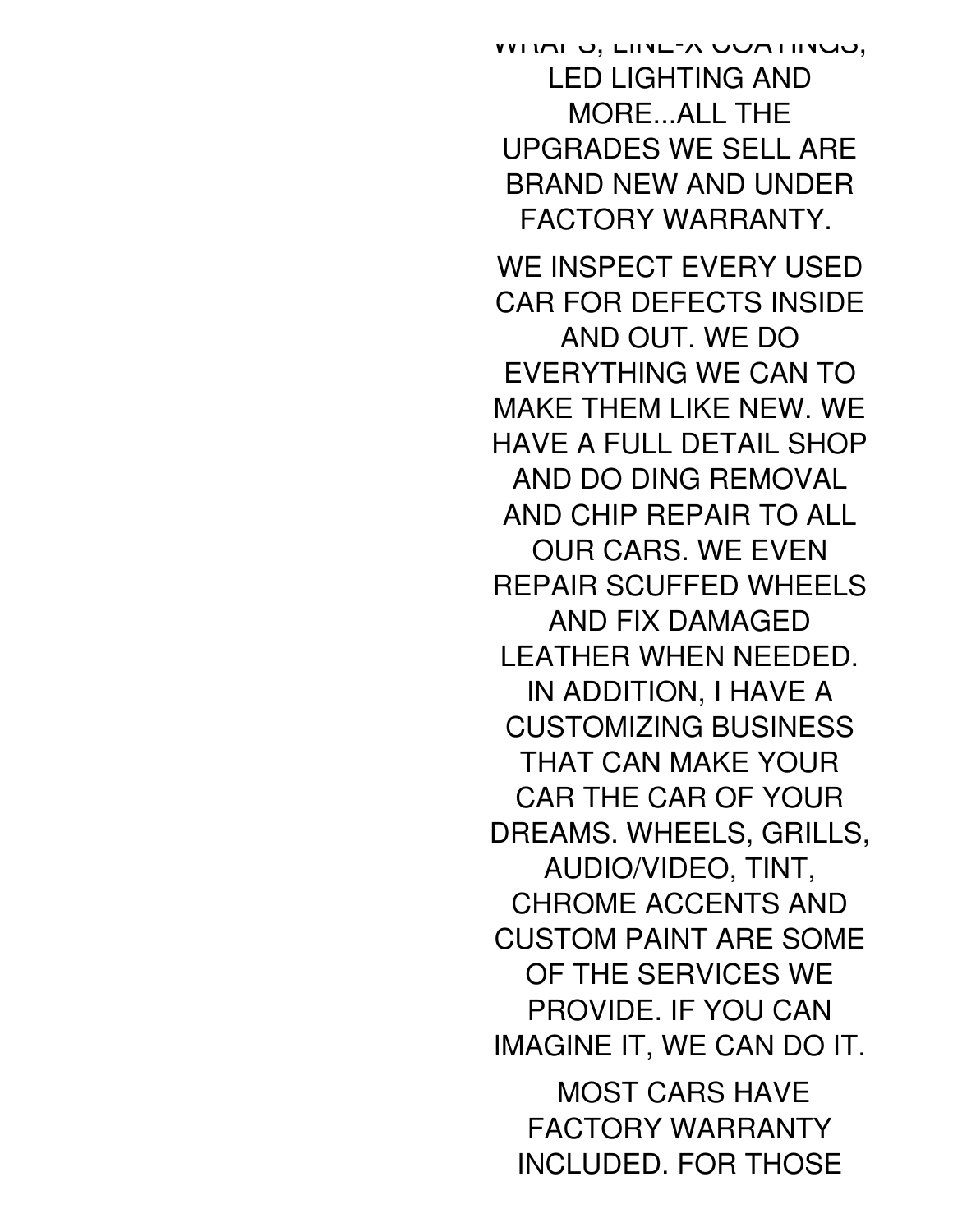THAT DONT, I HAVE A GREAT DEAL ON BUMPER TO BUMPER COVERAGE OR POWER TRAIN WARRANTIES THAT ARE GOOD IN ALL 50 STATES AND CANADA. PRICES START AT \$500.

MY INVENTORY IS FOR SALE LOCALLY AND ON OTHER SEARCH ENGINES. I HAVE THE RIGHT TO END AN AUCTION AT ANYTIME. WE TAKE TRADES AND WE BUY CLEAN CARS FROM FLORIDA RESIDENTS.

2021 Ford Bronco CUSTOM LIFTED LEATHER 35"s NITTO FUEL DV8 Bayshore Automotive - 813-241-4000 - View this car on our website a[tbayshoreautomotive.com/7068253/ebrochure](https://bayshoreautomotive.com/vehicle/7068253/2021-ford-bronco-custom-lifted-leather-35-s-nitto-fuel-dv8-plant-city-florida-33563/7068253/ebrochure)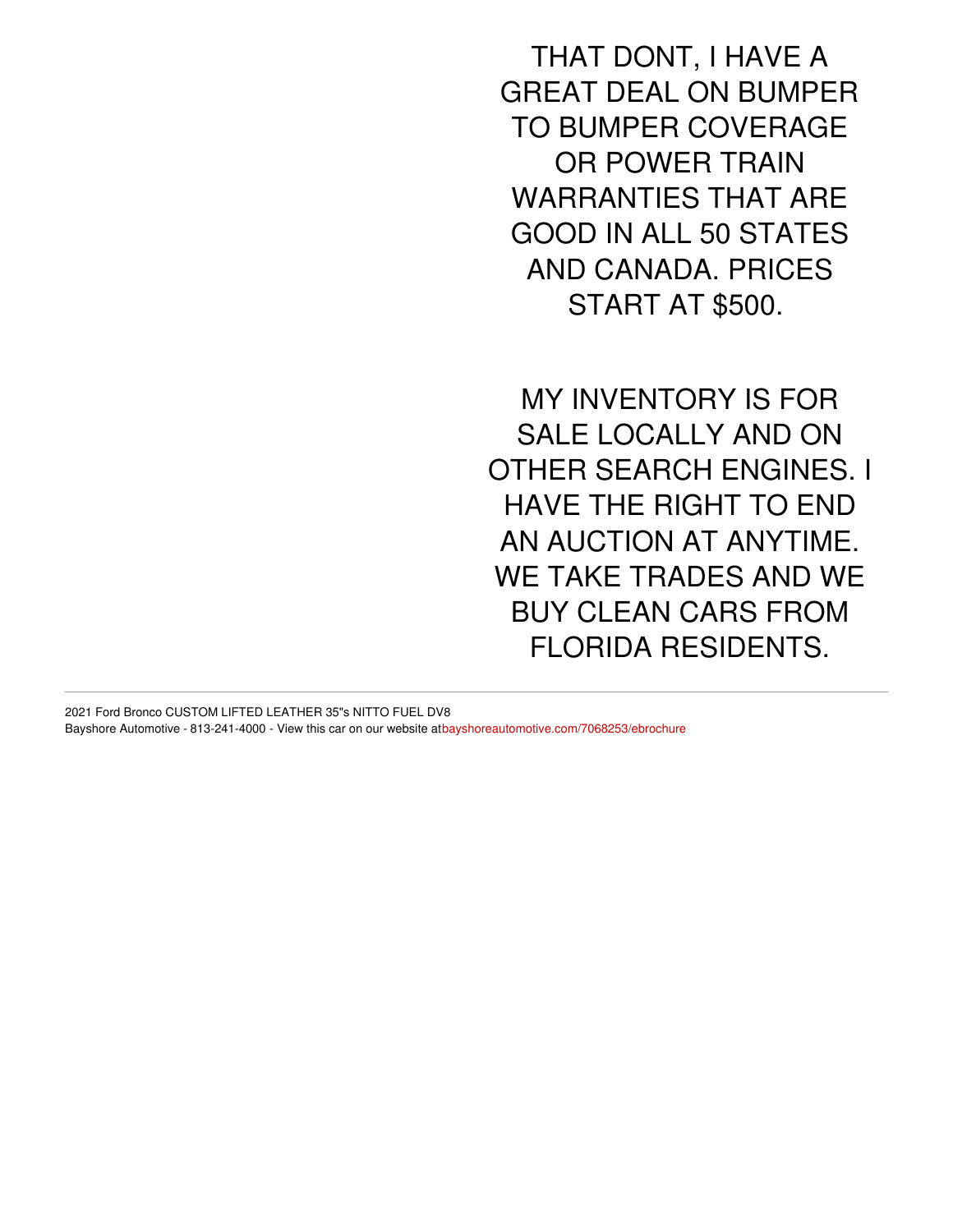

2021 Ford Bronco CUSTOM LIFTED LEATHER 35"s NITTO FUEL DV8 Bayshore Automotive - 813-241-4000 - View this car on our website a[tbayshoreautomotive.com/7068253/ebrochure](https://bayshoreautomotive.com/vehicle/7068253/2021-ford-bronco-custom-lifted-leather-35-s-nitto-fuel-dv8-plant-city-florida-33563/7068253/ebrochure)

## **Installed Options**

### **Interior**

- 2 12V DC Power Outlets- 2 Seatback Storage Pockets
- 60-40 Folding Split-Bench Front Facing Manual Reclining Fold Forward Seatback Cloth Rear Seat
- Air Filtration- Cargo Space Lights- Carpet Floor Trim
- Cloth Bucket Seats -inc: 6-way manual driver and passenger including fore/aft, up/down and recline
- Compass- Cruise Control w/Steering Wheel Controls
- Dashboard Storage, Driver / Passenger And Rear Door Bins and 2nd Row Underseat Storage
- Day-Night Rearview Mirror- Delayed Accessory Power- Digital/Analog Appearance
- Driver And Passenger Visor Vanity Mirrors w/Driver And Passenger Auxiliary Mirror
- Driver Foot Rest- Driver Seat- Engine Immobilizer- Fade-To-Off Interior Lighting
- Front Center Armrest- Front Cupholder- Front Map Lights
- Full Carpet Floor Covering -inc: Carpet Front And Rear Floor Mats
- Full Floor Console w/Locking Storage, Mini Overhead Console w/Storage and 2 12V DC Power Outlets
- Perimeter Alarm- Power 1st Row Windows w/Driver And Passenger 1-Touch Up/Down
- Power Door Locks w/Autolock Feature
- Power Rear Windows and Removable 3rd Row Windows
- Proximity Key For Push Button Start Only Rear Cupholder
- Redundant Digital Speedometer
- Remote Keyless Entry w/Integrated Key Transmitter, Illuminated Entry, Illuminated Ignition Switch and Panic Button
- Seats w/Cloth Back Material- Smart Device Remote Engine Start- Systems Monitor
- Tracker System- Trip Computer
- Gauges -inc: Speedometer, Odometer, Engine Coolant Temp, Tachometer, Inclinometer, Trip Odometer and Trip Computer
- HVAC -inc: Underseat Ducts- Interior Trim -inc: Metal-Look Interior Accents
- Leather/Metal-Look Gear Shifter Material Leather/Metal-Look Steering Wheel
- Locking Glove Box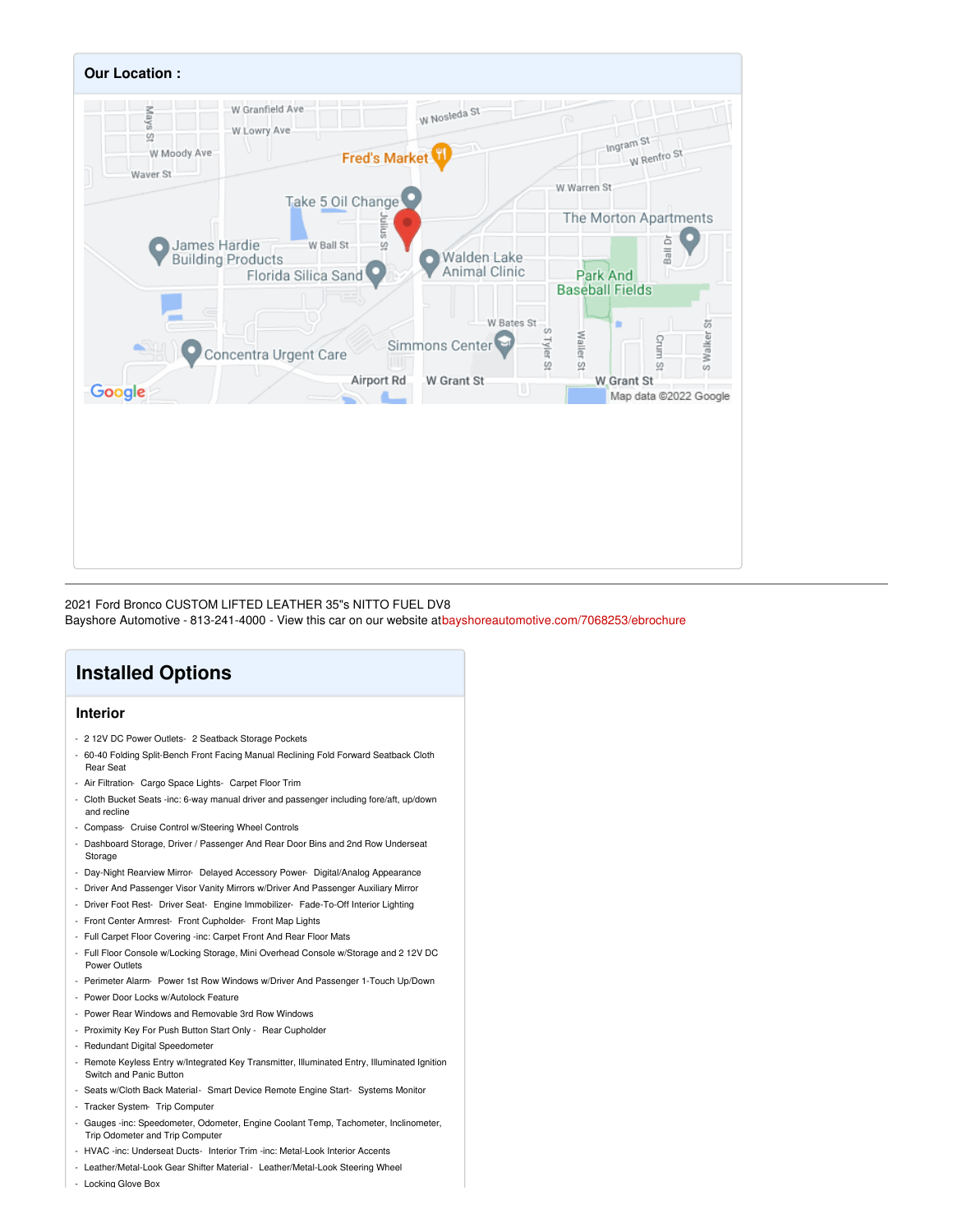- Manual Adjustable Front Head Restraints and Foldable Rear Head Restraints
- Manual Air Conditioning- Manual Tilt/Telescoping Steering Column
- Outside Temp Gauge- Passenger Seat

### **Exterior**

 $-$  Locking Giros Box

- Spare Tire Mounted Outside Rear
- Tailgate/Rear Door Lock Included w/Power Door Locks
- Tires: P255/75R17 A/T -inc: full size spare tire w/TPMS- Variable Intermittent Wipers
- Wheels: 17" Carbonized Gray-Painted Aluminum- Removable Rear Window
- Manual Convertible Top w/Fixed Roll-Over Protection- Light Tinted Glass
- Headlights-Automatic Highbeams- Gray Grille- Fully Galvanized Steel Panels
- Front Fog Lamps
- Ford Co-Pilot360 Autolamp Auto On/Off Aero-Composite Led Low/High Beam Auto High-Beam Daytime Running Lights Preference Setting Headlamps w/Delay-Off
- Conventional Rear Cargo Access- Clearcoat Paint Black Side Windows Trim
- Black Rear Step Bumper w/1 Tow Hook
- Black Power Heated Side Mirrors w/Convex Spotter and Manual Folding
- Black Front Bumper w/2 Tow Hooks- Black Fender Flares- Black Door Handles
- Aluminum Spare Wheel

#### **Safety**

- 2 12V DC Power Outlets- 2 Seatback Storage Pockets
- 60-40 Folding Split-Bench Front Facing Manual Reclining Fold Forward Seatback Cloth Rear Seat
- Air Filtration- Cargo Space Lights- Carpet Floor Trim
- Cloth Bucket Seats -inc: 6-way manual driver and passenger including fore/aft, up/down and recline
- Compass- Cruise Control w/Steering Wheel Controls
- Dashboard Storage, Driver / Passenger And Rear Door Bins and 2nd Row Underseat Storage
- Day-Night Rearview Mirror- Delayed Accessory Power- Digital/Analog Appearance
- Driver And Passenger Visor Vanity Mirrors w/Driver And Passenger Auxiliary Mirror
- Driver Foot Rest- Driver Seat- Engine Immobilizer- Fade-To-Off Interior Lighting
- Front Center Armrest- Front Cupholder- Front Map Lights
- Full Carpet Floor Covering -inc: Carpet Front And Rear Floor Mats
- Full Floor Console w/Locking Storage, Mini Overhead Console w/Storage and 2 12V DC Power Outlets
- Perimeter Alarm- Power 1st Row Windows w/Driver And Passenger 1-Touch Up/Down
- Power Door Locks w/Autolock Feature
- Power Rear Windows and Removable 3rd Row Windows
- Proximity Key For Push Button Start Only Rear Cupholder
- Redundant Digital Speedometer
- Remote Keyless Entry w/Integrated Key Transmitter, Illuminated Entry, Illuminated Ignition Switch and Panic Button
- Seats w/Cloth Back Material- Smart Device Remote Engine Start- Systems Monitor
- Tracker System- Trip Computer
- Gauges -inc: Speedometer, Odometer, Engine Coolant Temp, Tachometer, Inclinometer, Trip Odometer and Trip Computer
- HVAC -inc: Underseat Ducts- Interior Trim -inc: Metal-Look Interior Accents
- Leather/Metal-Look Gear Shifter Material- Leather/Metal-Look Steering Wheel
- Locking Glove Box
- Manual Adjustable Front Head Restraints and Foldable Rear Head Restraints
- Manual Air Conditioning- Manual Tilt/Telescoping Steering Column
- Outside Temp Gauge- Passenger Seat

#### **Mechanical**

- 110-Amp/Hr 800CCA Maintenance-Free Battery w/Run Down Protection
- 1452# Maximum Payload- 20.8 Gal. Fuel Tank
- 4-Wheel Disc Brakes w/4-Wheel ABS, Front Vented Discs, Brake Assist, Hill Hold Control and Electric Parking Brake
- 4.46 Axle Ratio- 50 State Emissions System- Auto Locking Hubs
- Electric Power-Assist Steering- Electronic Transfer Case- Engine Auto Stop-Start Feature
- Engine: 2.3L EcoBoost I-4- Front Anti-Roll Bar- GVWR: TBD
- Gas-Pressurized Shock Absorbers- Multi-Link Rear Suspension w/Coil Springs
- Part And Full-Time Four-Wheel Drive
- Short And Long Arm Front Suspension w/Coil Springs- Single Stainless Steel Exhaust
- Towing Equipment -inc: Trailer Sway Control- Transmission w/Driver Selectable Mode
- Transmission: 7-Speed Manual -inc: granny gear and crank in gear function and Hill Descent Control